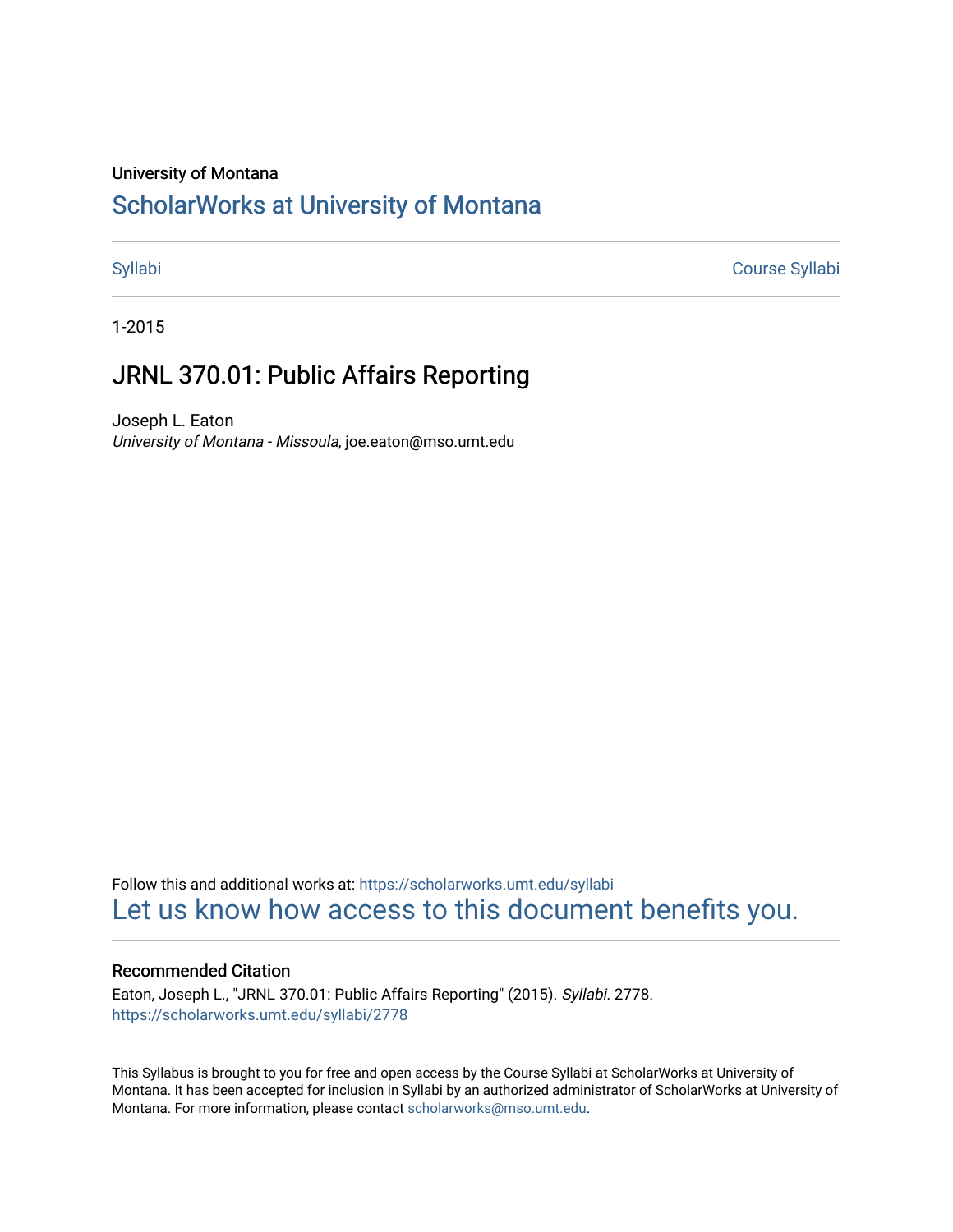# Journalism 370 Public Affairs Reporting

Meets Mondays and Wednesdays, 12:40 p.m. – 2 p.m., in DAH 210

Instructor Joe Eaton Don Anderson Hall 409 Phone: (406) 243-6825 [Joe.eaton@mso.umt.edu](mailto:Joe.eaton@mso.umt.edu)

Office Hours Monday and Wednesday, 10 a.m. to 12 p.m. And by Appointment

Course Description

Beginning today, I am your city editor, and you are my beat reporters. Unlike standard beat reporters, who often spend years sinking their teeth into a single topic area, you will spend a couple of weeks, or less, covering police, courts, city hall, public schools and higher education. During the 15 weeks we are together, you will learn the basics of covering local government and writing about the key issues that affect a community. In the process, you'll gain experience making sources, rooting out public information, and digging for documents and data that help break big stories. You will learn to write factual information and differentiate it from hype, spin, speculation or opinion. You will learn the elements of a good story, how to pitch editors and the nuts-and-bolts skills of turning a good story idea into a killer read.

Beat reporters are the core of a news organizations. There's little that's more fun, or more challenging. Your beat is your turf, a wide-open playing field full of stories that you own. Beat reporting is also competitive, consuming and very hard work. So is this course. You will often be responsible for reporting and writing one story, or more, a week. I'll edit each of your stories, many of which will need to be rewritten. The pace is fast, but it's the pace you'll need to run if you want to do the job.

Learning Outcomes

By the end of the semester, you will:

- Experience covering police agencies, local government, criminal- and civil-court proceedings, schools and other governmentinstitutions.
- Ability to generate interesting, useful story ideas.
- Improved reporting and writing skills applicable to all types of writing.
- Experience writing breaking news on deadline.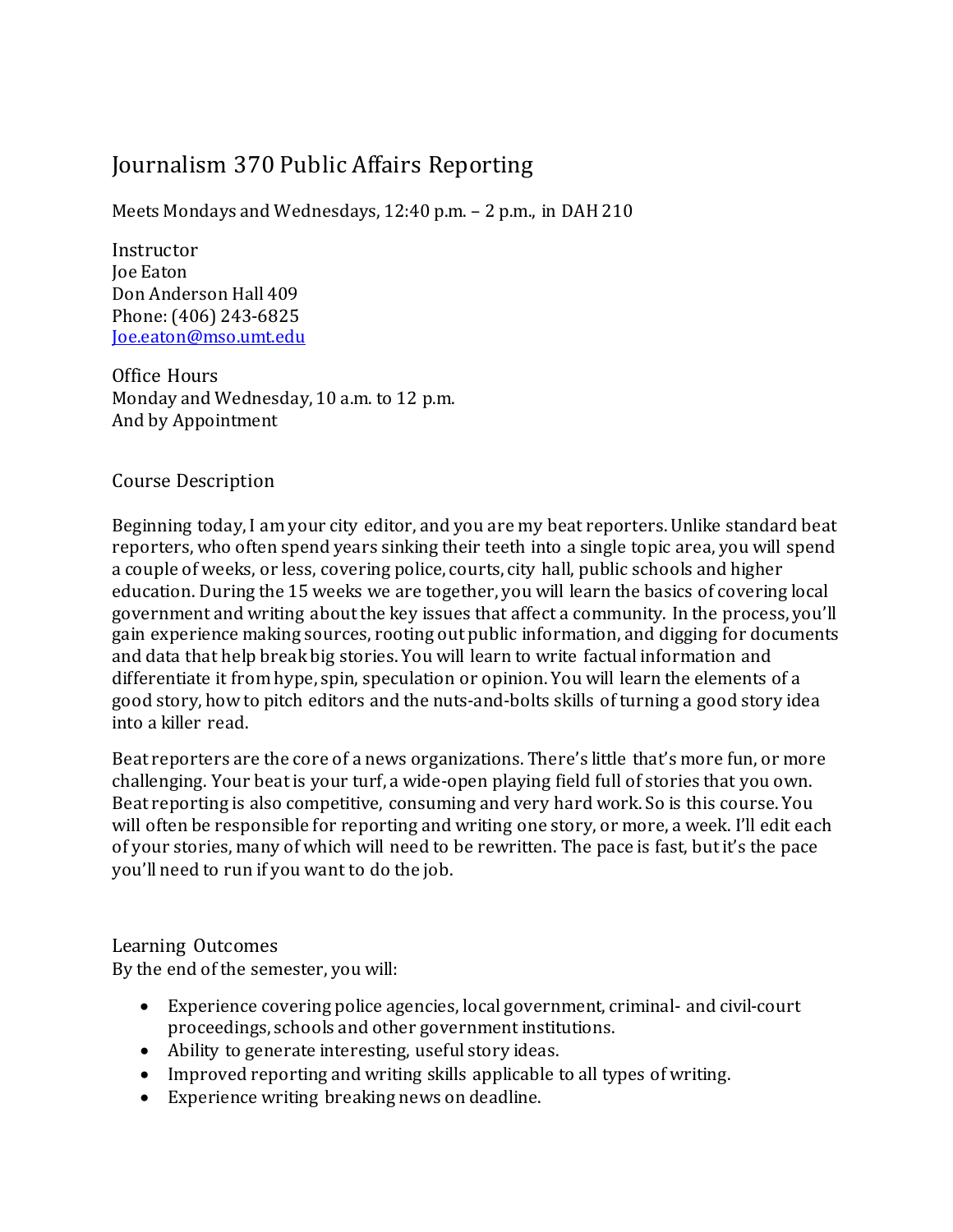- An understanding of government organization and functions.
- An appreciation of the societal value of public affairs reporting.
- An understanding of access to and use of public records.
- Familiarity with news beats and methods for successful beat coverage.
- An understanding of ethical and professional challenges of reporting public affairs.
- Necessary skills needed for reporting internships with news organizations.
- Experience writing about diversity and reporting in diverse cultures
- Learn to accurately use numbers and math in a journalism context
- Use writing to learn and synthesize new concepts
- Formulate and express written ideas that are developed, logical, and organized
- Compose news stories that are appropriate for a given audience, purpose and context
- Revise stories based on constructive comments from an editor
- Find, evaluate, and use information effectively and ethically
- Demonstrate appropriate English language usage

## Course Policies

- This course requires significant time spent reporting off-campus. You must commit some Monday evenings to firsthand coverage of Missoula City Council meetings. Court proceedings and other coverage also require an extraordinary commitment of time and local travel.
- Classroom discussion is an essential part of this course. Attendance and active classic participation are essential to your grade. That means completing assigned reading and other homework before class. You are also expected to read and think like a journalist. If you are adequately conversant on the news, we'll enjoy excellent discussion. If not, there will be news quizzes. As for the participation grade, you'll lose 5 percentage points for every unexcused absence.
- All writing for this class must be original. As stated in the University of Montana Student Conduct Code, you may not submit for this course any assignment that you have submitted or will submit for another class or publication, unless you receive prior approval from me. To do so without permission will result in an F for the assignment and could result in an F for the course. You may not recycle pieces previously written for publication. You must be able to identify the sources of all information you use. Upon request, you must provide story notes and contact information for all sources. Stories from this class that are published will receive extra credit.
- Rules of integrity**.** Cheating will not be tolerated. All students must practice academic honesty. Academic misconduct is subject to an academic penalty by the course instructor and/or a disciplinary sanction by the University. All students need to be familiar with the Student Conduct Code.
- **Plagiarism.** Submitted work must be entirely original; you may not copy or borrow phrasing or sentence structure, unless you attribute clearly. You may not take story ideas directly from the Missoulian, or any other newspaper, unless you plan to bring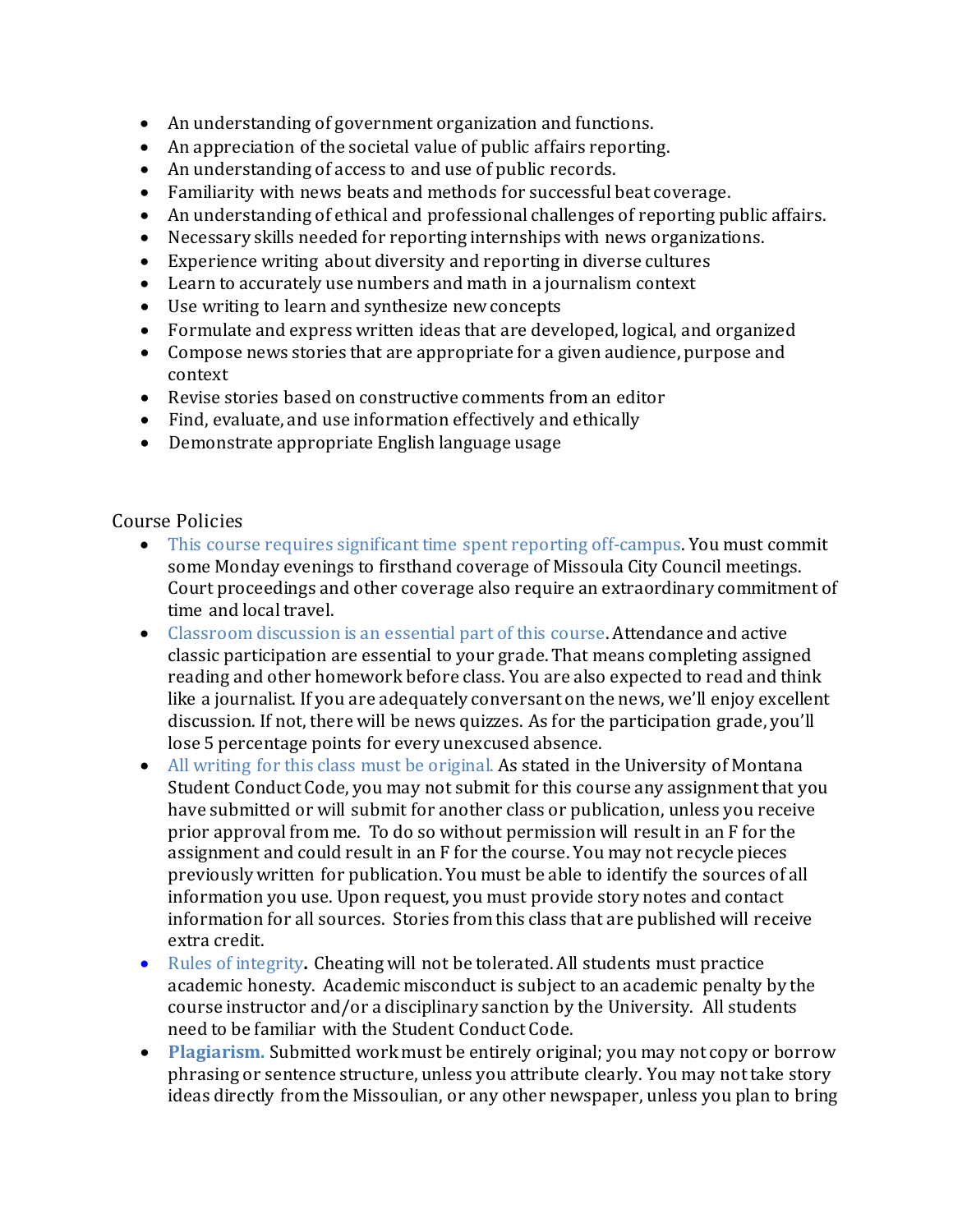something fresh to an old story. If you are uncertain about what is or is not appropriate, ask me. Submitting the work of someone else as your own is a serious violation of journalistic ethics and the University of Montana Student Conduct Code. An act of plagiarism will result in an F for the course and possible disciplinary sanction by the university.

- Collaborative efforts. Discussing stories among colleagues often helps you generate better story ideas, work through reporting challenges and improve your reporting and writing. Feel free to discuss your ideas and writing and seek feedback from other people. But the reporting and writing for this class must be your own.
- Moodle. Grades, the syllabus, class notes, some readings and assignments can be found at the UM Online/Moodle listing for this course. All email communication will happen through Moodle to your university-assigned addresses. It's your responsibility to check the Moodle site and your student email regularly. Not checking this address will not be an acceptable excuse for missing information about this course.
- A note on paying attention in the Internet age**.** Except when otherwise noted, this classroom is a device-free zone. Please put all gadgets (computers, phones, etc.) in your bag. Active participation requires your complete attention. Traveling in the online world will harm our discussion and hinder your grade.

## **Texts**

- The AP Stylebook. No older than 2012. Online versions not acceptable.
- The New York Times, the Missoulian, the Kaimin and Poynter's Mediawire. Subscribe to the Times here with an education discount: [New York Times](http://www.nytimes.com/subscriptions/edu/lp1999.html?campaignId=393W8)  [Educational Discount](http://www.nytimes.com/subscriptions/edu/lp1999.html?campaignId=393W8)

## Grading

Your course grade will be based on an average of all individual assignments and quizzes, plus your participation. Here's the formula: Assignments and quizzes (80 percent) + participation (20 percent) = final grade.

Remember: You will often be required to rewrite stories you do for this course after receiving an edit. Every draft of a story will carry the same weight. Each draft will be considered an independent assignment.

## Deadlines

Journalism is deadline-driven. A late assignment is a failed assignment. In rare instances involving documentable extenuating circumstances, such as hospitalization, I may grant an extension or, in the case of breaking news, make an alternative assignment. Please remember that a crummy story filed on deadline trumps an excellent one filed late.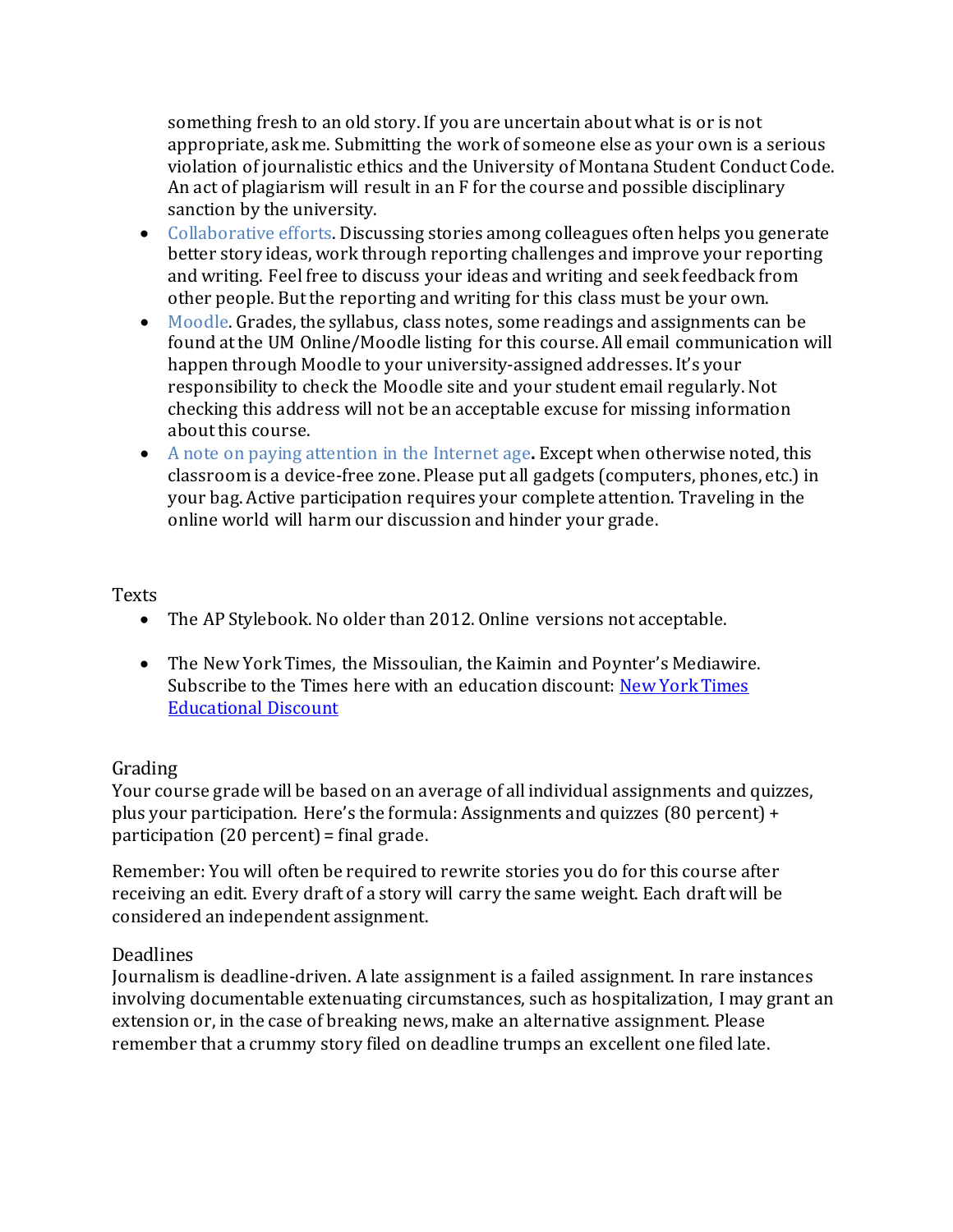Accommodation for Students with Disabilities

This course is accessible to otherwise qualified students with disabilities. To request reasonable program modifications, please consult with the instructor. Disability Services [for Students](http://life.umt.edu/dss) (http://life.umt.edu/dss) will assist in the accommodation process.

COURSE SCHEDULE (Subject to change)

Week 1 – Getting started

Introduction to Public Affairs Reporting—a boot camp approach. Practice writing a police story on deadline. Basics of AP style, using quotes, attribution, finding and using sources, etc. The art of the telephone interview.

In-class assignment – Write a crime story on deadline from a press release and PIO interview.

Week 2 – Crime, fires, crashes, and other pandemonium on the public safety beat Reporting boot camp continued. Critique of week one story. Review news story structures.

In-class assignment – Second deadline crime story.

Week 3 – Cops continued

What's a story and how do I find them? Learn to find and pitch stories from a beat. Explore the lifecycle of a news story. Beyond breaking news – intro to other types of news stories. Pitch critiques.

Assignment – Three story pitches. Research and prepare pitches for a crime trend story.

Week 4 – More crime, intro to courts Critique trend pitches. Introduction to reporting on criminal and civil legal proceedings.

Assignment—Write a crime trend story from one of your pitches.

Week 5 – Courts How to find, read and understand court records. Learn to follow a case from an arrest to the prison system.

Assignment—Write a story incorporating details from a court record.

Week 6: Courts continued Critique court record stories. Covering hearings and trials. Field trip to Missoula County Courthouse. Learn to search for court records.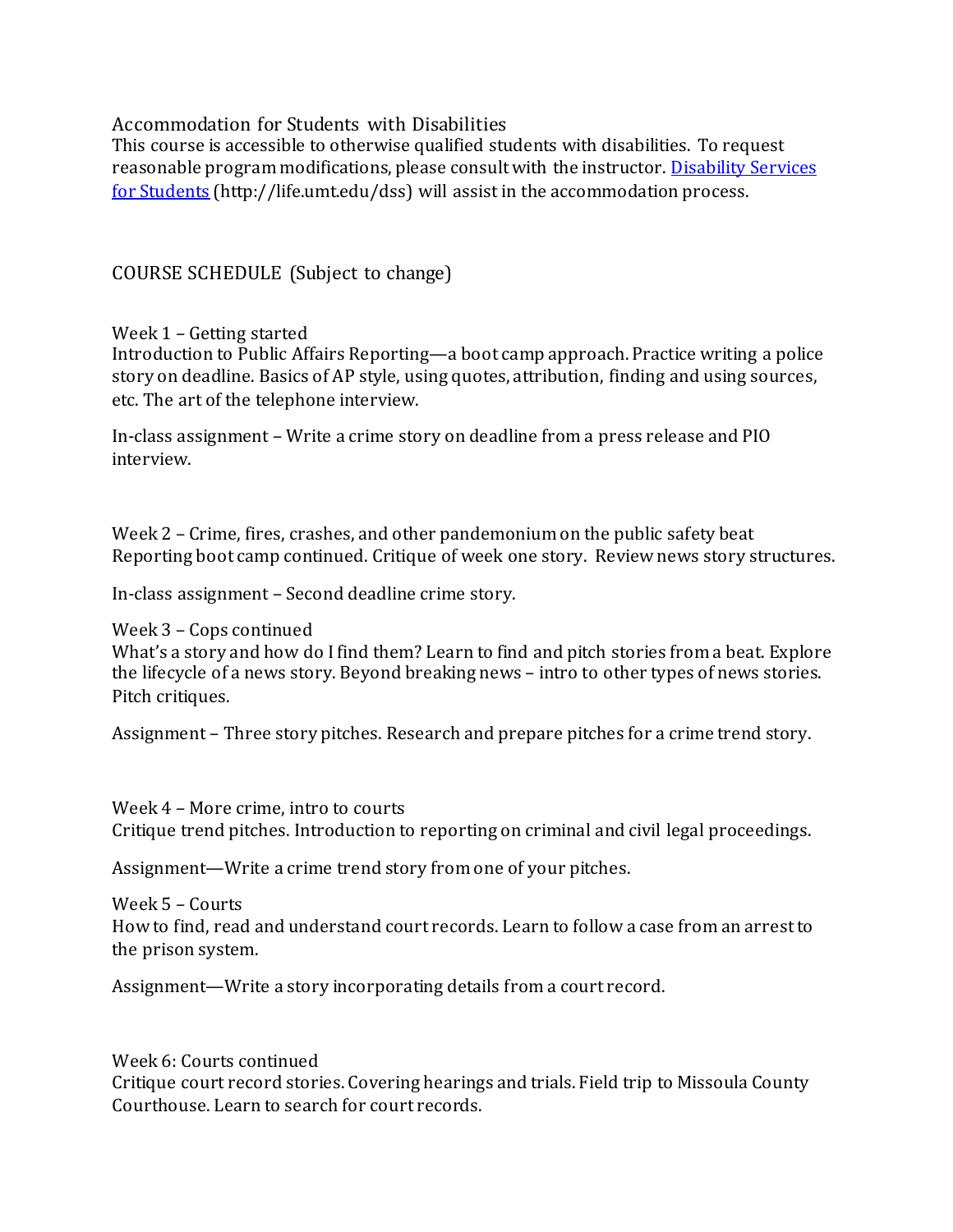Assignment—Write a daily deadline story on a hearing or an ongoing trial.

Week 7: Justice wrap-up, Intro to the city beat

Working the mafia beat. Skype visit from Michael Zuckerman, former USA Today reporter and editor and expert on organized crime, terrorism, cyber-security, the Justice Department and national security issues.

Intro to city hall reporting. Prep for Monday's Missoula City Council meeting.

Assignment – Write a preview of Monday's City Council meeting. Due in class Monday

Week 8: City beat continued Continue prep for Monday's City Council meeting

Assignment—Write a story on the council meeting

Week 9: Reporting the issue story. Understanding diversity. Reporting in diverse communities. How to find and write an issue story. Reporting and writing in diverse communities.

Assignment—Write an issue story that reflects cultural diversity.

Week 10: Advancing the story Learn to develop and write an issue folo.

Assignment—Develop pitched for an issue folo and write the approved pitch.

Week 11: Digging deeper on the city beat How to read a city budget. Finding stories in the agate type. Skype visit with Dave Levinthal, a former Houston Chronicle city hall reporter who now covers political spending in Washington, D.C.

Assignment—Three story pitches from the budget.

Week 12: Reporting on public officials. The art of the profile Learn to cover politicians and elections beyond the horse race. Learn to write a strong profile of a public figure.

Assignment—Write a profile of a public official.